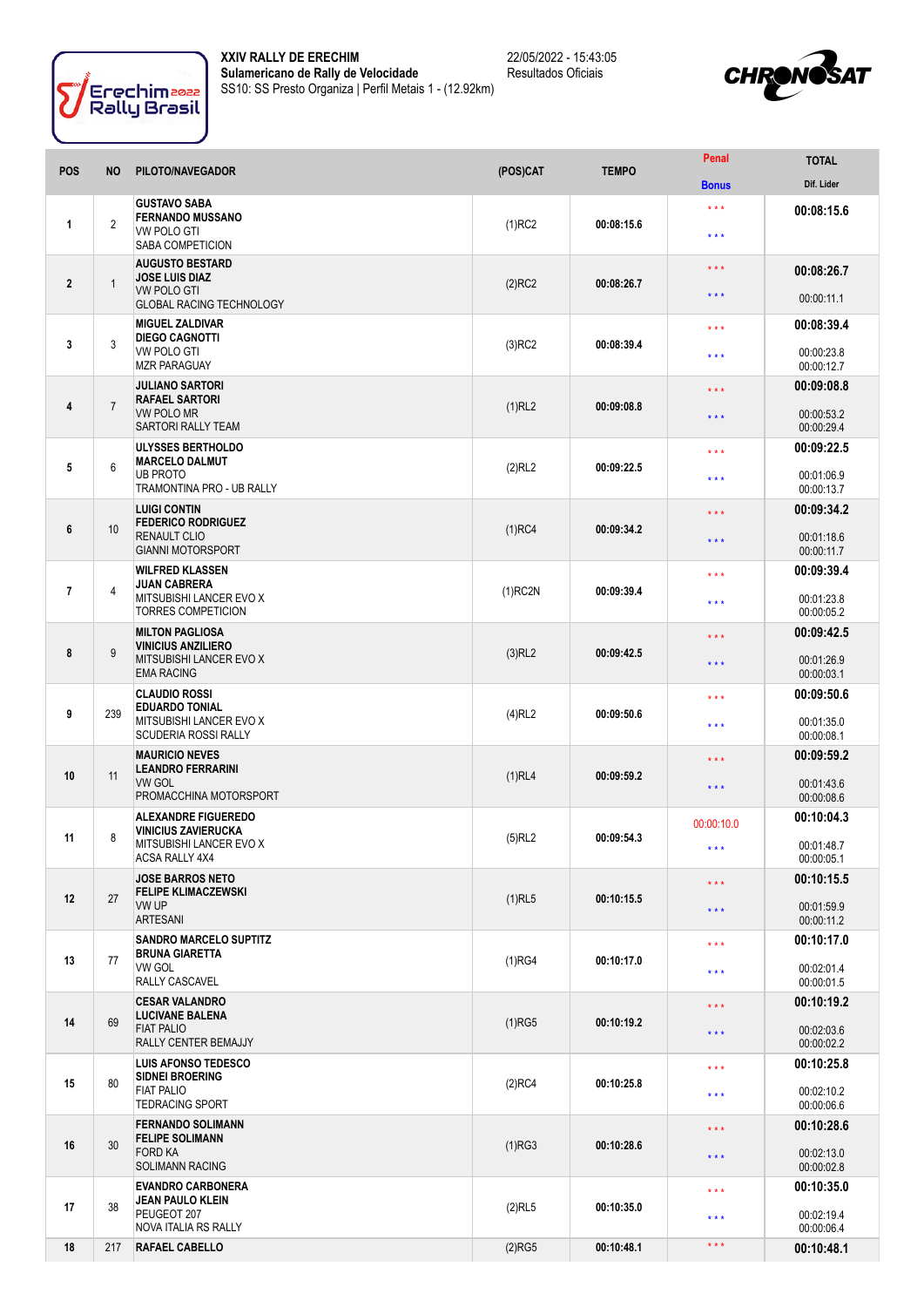|           |    | <b>RAFAEL KARPINSKI</b><br><b>VW GOL</b>                                                                   |            |                   | $\star$ $\star$ $\star$                            | 00:02:32.5                             |
|-----------|----|------------------------------------------------------------------------------------------------------------|------------|-------------------|----------------------------------------------------|----------------------------------------|
|           |    | AFA NO RALLY GAUCHO                                                                                        |            |                   |                                                    | 00:00:13.1                             |
| 19        | 18 | <b>LUIS EDUARDO STEDILE</b><br><b>CARLOS ENRIQUE LAMBERT MOR</b><br><b>RENAULT CLIO</b><br><b>UB RALLY</b> | $(3)$ RC4  | 00:10:58.2        | $***$<br>$\star \star \star$                       | 00:10:58.2<br>00:02:42.6<br>00:00:10.1 |
| 20        | 28 | <b>TIAGO KLIMACZEWSKI</b><br><b>JOSIANE KLIMACZEWSKI</b><br><b>FIAT PALIO</b><br>PANAMBI RALLY TEAM        | (3)RG5     | 00:10:59.4        | $***$                                              | 00:10:59.4<br>00:02:43.8               |
|           |    |                                                                                                            |            |                   | $***$                                              | 00:00:01.2                             |
| 21        | 21 | <b>VANDERLEI CARMINATTI</b><br><b>MARCO MARINI</b><br>CHEVROLET CELTA<br><b>RC RACING - PNEUBEST</b>       | (2)RL4     | 00:11:04.2        | $\star \star \star$<br>$\star$ $\star$ $\star$     | 00:11:04.2<br>00:02:48.6<br>00:00:04.8 |
| 22        | 23 | <b>GUNTER HINKELMANN</b><br><b>ANDRE F MUNIZ ALVES</b><br>RENAULT SANDERO                                  | $(3)$ RL4  | 00:11:16.5        | $\star \star \star$<br>* * *                       | 00:11:16.5<br>00:03:00.9               |
|           |    | POMBO 27 RACING<br>LUCIANO AMERICO                                                                         |            |                   |                                                    | 00:00:12.3<br>00:11:17.8               |
| 23        | 26 | PIERO SOUZA BAIOCCHI<br>PEUGEOT 206<br><b>RTONE</b>                                                        | $(3)$ RL5  | 00:11:17.8        | $\star \star \star$<br>$\star \star \star$         | 00:03:02.2<br>00:00:01.3               |
| 24        | 47 | <b>FELIPE KRINDGES</b><br><b>IGOR MARCANTI</b><br><b>VW GOL</b>                                            | (2)RG3     | 00:11:11.7        | 00:00:10.0<br>$\star \star \star$                  | 00:11:21.7<br>00:03:06.1               |
|           |    | AFA NO RALLY GAUCHO                                                                                        |            |                   |                                                    | 00:00:03.9                             |
| 25        | 95 | <b>LUCIANO CASSOL</b><br><b>MARLON ZILL</b><br><b>FIAT PUNTO</b><br><b>SCORPUS RALLY</b>                   | (3)RG3     | 00:11:28.3        | $\star \star \star$<br>$\star \star \star$         | 00:11:28.3<br>00:03:12.7<br>00:00:06.6 |
|           |    | <b>MARCOS DEBIEN</b>                                                                                       |            |                   | $***$                                              | 00:11:32.6                             |
| 26        | 33 | <b>LEONARDO CARBONERA</b><br>VW UP<br>PROMACCHINA MOTORSPORT                                               | $(4)$ RL5  | 00:11:32.6        | $\star$ $\star$ $\star$                            | 00:03:17.0<br>00:00:04.3               |
|           |    | <b>ELTON BORGES</b><br><b>EDIVAN FELIPE E</b><br>VW GOL<br><b>ACER RALLY</b>                               | $(4)$ RG3  | 00:12:23.2        | $\star \star \star$                                | 00:12:23.2                             |
| 27        | 37 |                                                                                                            |            |                   | $\star \star \star$                                | 00:04:07.6<br>00:00:50.6               |
| 28        | 15 | <b>CARLOS ALBERTO CATIVELLI</b><br><b>TOMAS GABRIEL ALVAREZ</b><br><b>VW GOL</b>                           | $(4)$ RC4  | 00:12:30.7        | $***$<br>$***$                                     | 00:12:30.7<br>00:04:15.1               |
|           |    | CHIAVAZZA RALLY TEAM                                                                                       |            |                   |                                                    | 00:00:07.5                             |
| 29        | 31 | <b>TIAGO ANDRADE</b><br><b>MARCIANO ANDRADE</b><br>VW GOL<br>ANDRADE RALLY TEAM                            | (5)RG3     | 00:12:43.1        | $* * *$<br>$\star$ $\star$ $\star$                 | 00:12:43.1<br>00:04:27.5<br>00:00:12.4 |
|           |    | <b>LUCIANO FLECK</b>                                                                                       |            |                   | $\star$ $\star$ $\star$                            | 00:13:15.4                             |
| 30        | 71 | <b>THIAGO OSTERNACK</b><br>VW UP<br>PROMACCHINA MOTORSPORT                                                 | $(5)$ RL5  | 00:13:15.4        | $\star$ $\star$ $\star$                            | 00:04:59.8<br>00:00:32.3               |
|           |    | <b>CESAR PEDOTTI</b><br><b>MARTIN RODRIGUEZ</b>                                                            |            | $***$             | $\star$ $\star$ $\star$                            | $\star$ $\star$ $\star$                |
| <b>NC</b> | 5  | MITSUBISHI LANCER EVO X<br>POCHI RALLY TEAM                                                                | (NC)RC2N   |                   | $\star$ $\star$ $\star$                            |                                        |
| <b>NC</b> | 14 | <b>RODRIGO FIALHO</b><br><b>RODRIGO ARBIZA</b><br><b>RENAULT CLIO</b><br><b>GIANNI MOTORSPORT</b>          | $(NC)$ RC4 | $\star\star\star$ | $\star$ $\star$ $\star$                            | $***$                                  |
|           |    |                                                                                                            |            |                   | $***$                                              |                                        |
| <b>NC</b> | 12 | <b>MARTIN TOMAS</b><br><b>JUAN PABLO PERNIGOTTI</b><br><b>FORD FIESTA</b><br><b>GTRALLY</b>                | (NC)RC4    | $***$             | $***$<br>$\star$ $\star$ $\star$                   | $***$                                  |
| <b>NC</b> | 34 | <b>ALAN CARDOSO</b><br><b>CASSIO NAVARINI</b><br><b>FIAT PALIO</b><br>PANAMBI RALLY TEAM                   | (NC)RG3    | $***$             | $\star$ $\star$ $\star$<br>$\star$ $\star$ $\star$ | $***$                                  |
|           |    | <b>RAUL MARCELO FAGUNDEZ</b>                                                                               |            |                   | $\star$ $\star$ $\star$                            | $***$                                  |
| <b>NL</b> | 16 | <b>NESTOR ORTEGA</b><br>PEUGEOT 307<br>RAUL MARCELO FAGUNDEZ                                               | (NL)RC4    | $***$             | $***$                                              |                                        |
| <b>NL</b> | 17 | <b>IGNACIO GARDIOL</b><br><b>SEBASTIAN GONZALEZ</b><br><b>RENAULT CLIO</b><br><b>GIANNI MOTORSPORT</b>     | (NL)RC4    | $\star\star\star$ | $\star$ $\star$ $\star$<br>$\star\star\star$       | $***$                                  |
| NL        | 19 | <b>VICTOR CORREA</b><br><b>MAICOL SOUZA</b><br>PEUGEOT 207                                                 | (NL)RL5    | $***$             | $\star \star \star$<br>$\star$ $\star$ $\star$     | $***$                                  |
| <b>NL</b> | 20 | UNIFENAS - RT1<br><b>CLAUDIO SARGINIESKI</b>                                                               | (NL)RL5    | $\star\star\star$ | $\star$ $\star$ $\star$                            |                                        |